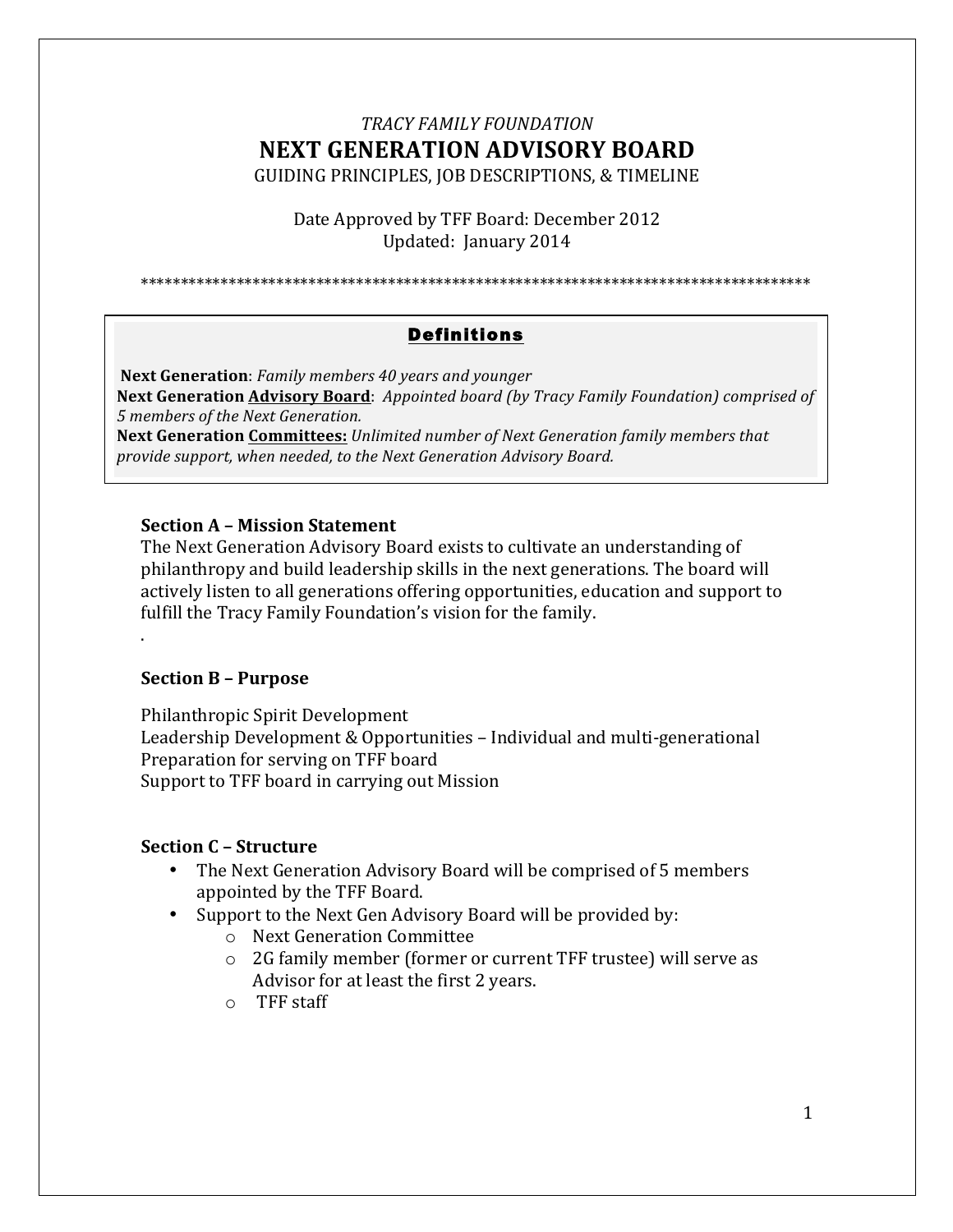

## **Section D – Membership**

Member Description

- Appointed Advisory Board Seats 5
	- $\circ$  A minimum of 2 members of the Next Generation whom are current or prior TFF board members
	- $\circ$  A maximum of 3 members from the Next Generation whom do not have to be current or prior TFF board members
	- o Minimum Age: 16 years old
	- $\circ$  Maximum Age: 40 years old
	- $\circ$  Preferred, but not mandated, that 1 member be a 3G in-law

Membership Terms

- Three (2) year terms and two (1) year term.
- $\bullet$  5<sup>th</sup> Seat: (1) Year Term for a next generation member aged 16-21

Terms Renewable

- Terms are renewable in 1 or 2 year increments, with a maximum term length of 4 years.
- TFF board will approve Advisory Board terms.

Process for Appointing Advisory Board Members

- TFF board will appoint members to serve on  $1<sup>st</sup>$  Next Gen Advisory Board
- TFF Board will approve the new slate of members recommended by the NGAB nominating committee at the November or December TFF Board meeting each year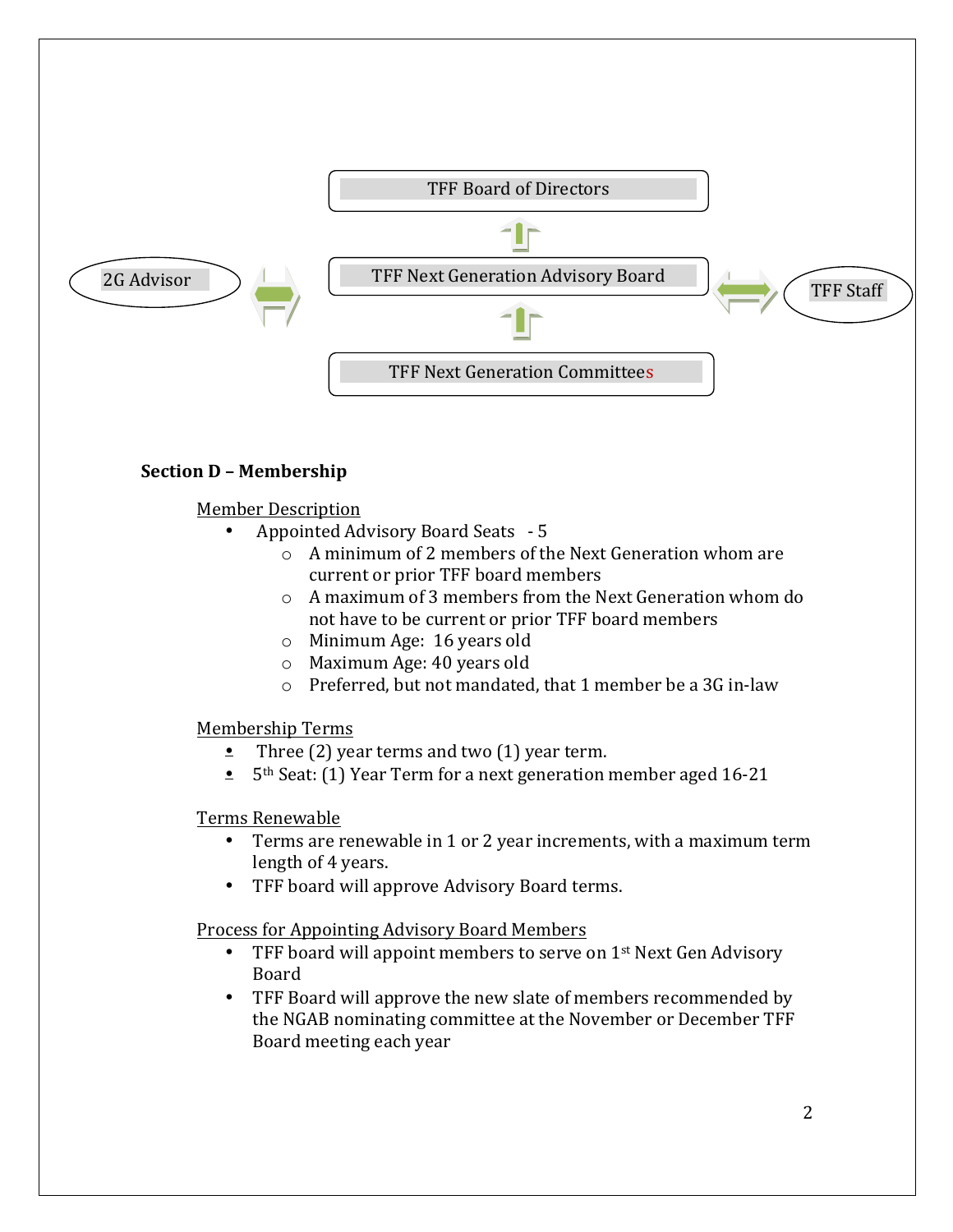## **Section E-Leadership**

- The leadership will consist of a Chairperson, Vice-Chair, and Secretary. These positions will be elected annually. The TFF board will approve who will serve as Chairperson, Vice-Chair, and Secretary.
- It is not assumed or mandatory that Vice-Chair will become Chair.
- The leadership terms will be 1 year and may be renewable in 1 or 2 year increments, with a maximum term length of 4 years.

## **Section F – Duties**

- Advise the TFF board on next generation issues, as needed.
- Recommend, educate, and provide support in communicating changes to the Next Generation and Matching Grant programs
- Encourage a philanthropic spirit among in Next Generation family members to volunteer and participate in the Matching & Next Generation grant programs
- As requested by the TFF board, review and make recommendations on grant requests up to \$5,000 and others at the request of the TFF Board President
- When needed, participate in Site Visits for grant requests  $>$  \$5000
- Organize and facilitate the Next Generation Ozark meeting.
- Recommend educational activities for Next Generation members
- Provide a summary of activities annually to all Tracy family members
- Present at Annual Family Meeting
- Provide support and assist with TFF Retreats
- Development of activity or product that promotes the philanthropic spirit among generations of Tracy family members
- Be open to potential transfer of other duties from the TFF board

# **Section G – Meetings**

- $\bullet$  4 5 Meetings per year
	- $\circ$  3 will be via conference calls: Mid-January, mid-March, mid-November
	- $\circ$  1 will be an in-person meeting during the Tracy Family Ozark week, with an option of a second in-person meeting if needed.
- Advisory Board Members will be expected to attend the meetings.
- Any committee members may be invited to attend the meetings
- If committee members are in attendance at a meeting, time will be allotted at each board meeting for an Executive Session (meaning only Advisory Board members in attendance, not Committee members)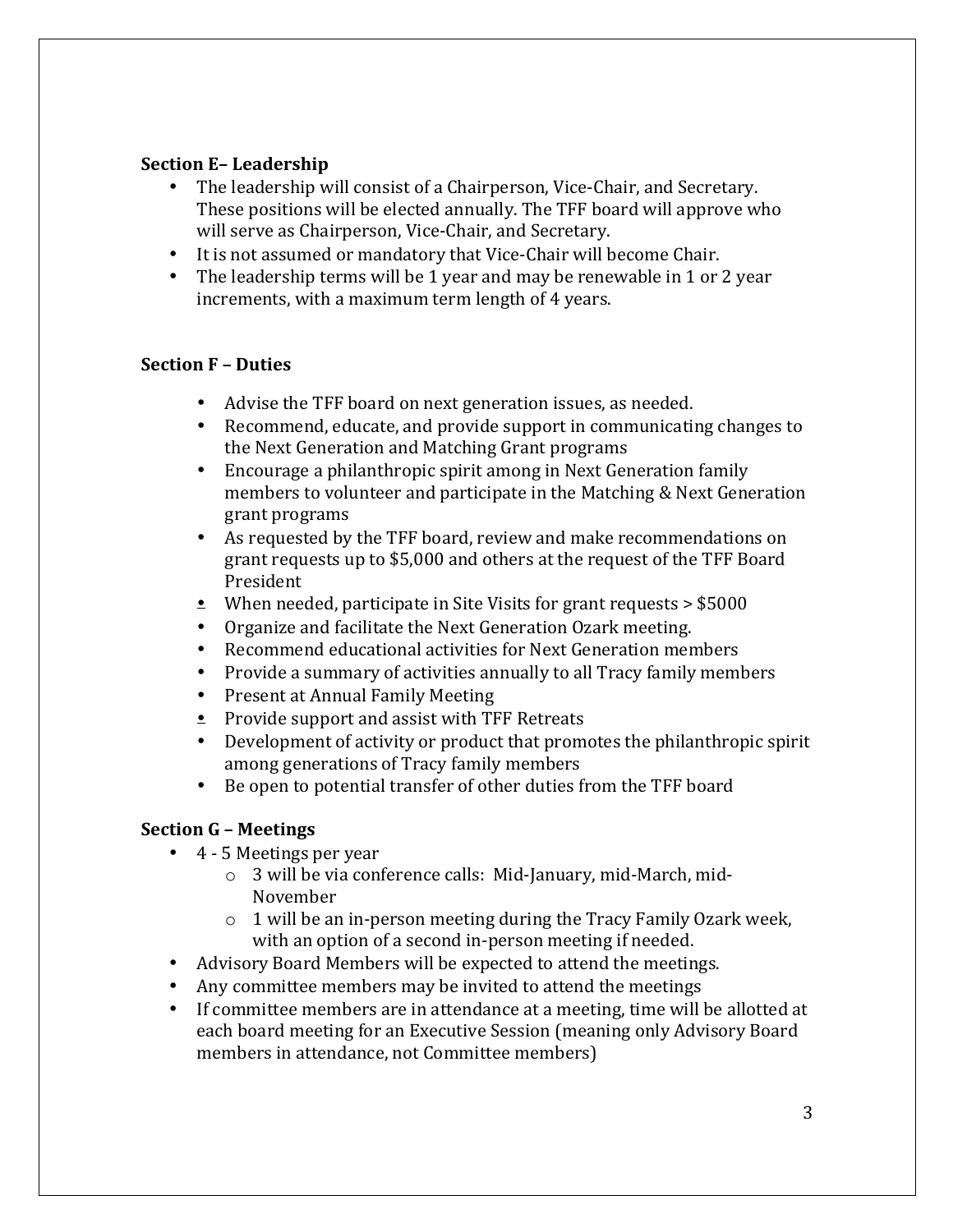## **Section H - Voting Privileges**

- Advisory Board Members have voting Privileges
- Committee Members are encouraged to participate in the discussions, but do not have any voting privileges.

## **Section I - Professional Development**

- Advisory Board Members are encouraged to:
	- $\circ$  Attend one ASF, COF, or NCFP Conference during their term.
	- $\circ$  Participate in relevant webinars made available by ASF, COF, and NCFP
- If there is a cost to attend a conference or webinar, prior approval to participation is required from the TFF President.

## **Section J – Compensation**

Members of the Next Generation Advisory Board will not be compensated for the service on this board.

## **Section K – Expense Reimbursement**

- Provided an activity has been pre-approved by the TFF President, Advisory Board Members will be reimbursed for expenses associated with:
	- o Attendance at Next Generation Advisory Board meetings.
	- $\circ$  Attendance at ASF, COF, or NCFP Conference during their term.
	- o Webinars hosted by ASF, COF, and NCFP
- Advisory Board Members must abide by the TFF Travel and Expense Reimbursement Policy.

# **Section L - Reporting to TFF Board**

Chairperson of the Next Generation Advisory Board will be expected to:

- Provide a written report to the TFF President at one week prior to a TFF Board meeting. The Report will include a summary of current Agenda and Action items.
- Attend 1 TFF board meeting per year.

# **Section M – Responsibilities of the TFF board and TFF President:**

- Board:
- Approve Members, Terms, and Leadership of Next Generation Advisory Board
- Approve changes to the Guiding Principles
- Approve/not Approve grant recommendations
- Annually review and assess Measurable Goals and Results
- TFF President:
- Approve all monetary expenditures.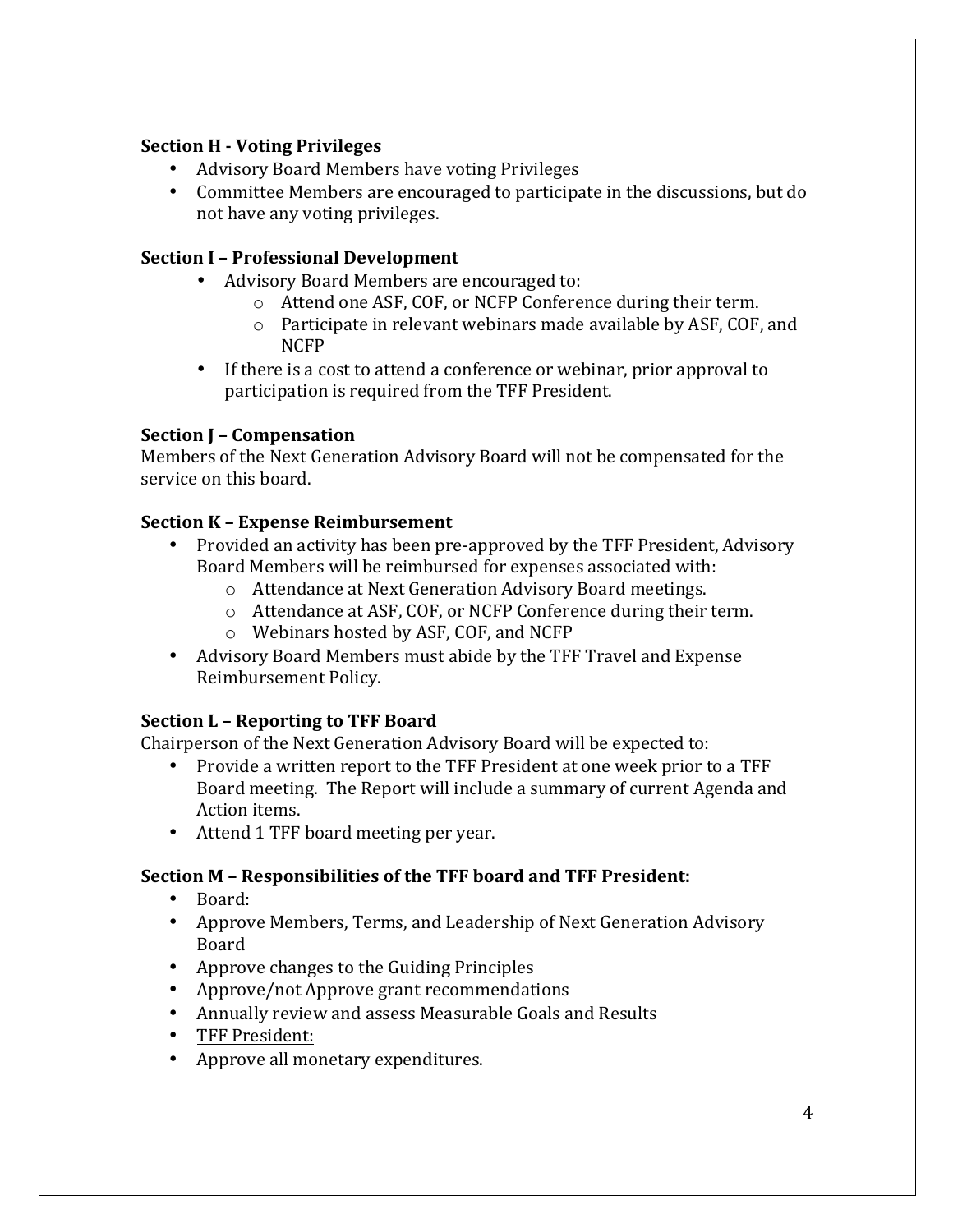- o Definition of Monetary Expenditures: *"All expenses associated with Next Generation Advisory Board activities, including but not limited to, the following: Meeting expenses, travel expenses, grant making, and professional development expenses."*
- Work with NGAB to select Indicators and Goals for NGAB each year. Review with TFF board annually.

## **Section N - Definition of Success**

Each year, Indicators will be selected that tie back to the purpose of the Next Generation Advisory Board. Indicators will be chosen that measure the following:

- Philanthropic spirit development
- Leadership development
- Preparation for TFF board service

## **Section O - Termination of the Next Generation Advisory Board**

The Next Generation Advisory Board will be reviewed against the Goals and Actuals in Years I, II, and III to determine if the board should remain in place. The TFF board has the authority to dissolve the Next Generation Advisory Board at any point in time. 

## **Section P – Resignation of a Next Generation Advisory Board Member**

If an Advisory Board member resigns before his/her term has expired, the TFF President and the 2G Advisor are authorized to appoint a replacement. The TFF Board must give final approval.

# **Qualifications & Job Descriptions**

# **Key Qualifications of Advisory Board Members**

Advisory Board Members must have the ability and willingness to do the following:

- Attend board meetings
- Listen, analyze, think clearly
- Voice an opinion in the board meetings
- Be objective and open-minded
- Engage in Duties outlined in Section F of Guiding Principles and follow through on assignments

## **Job Descriptions of Leadership Positions for Advisory Board Members**

## **Chairperson**

• Set Agenda, plan, and lead the Next Generation Advisory Board meetings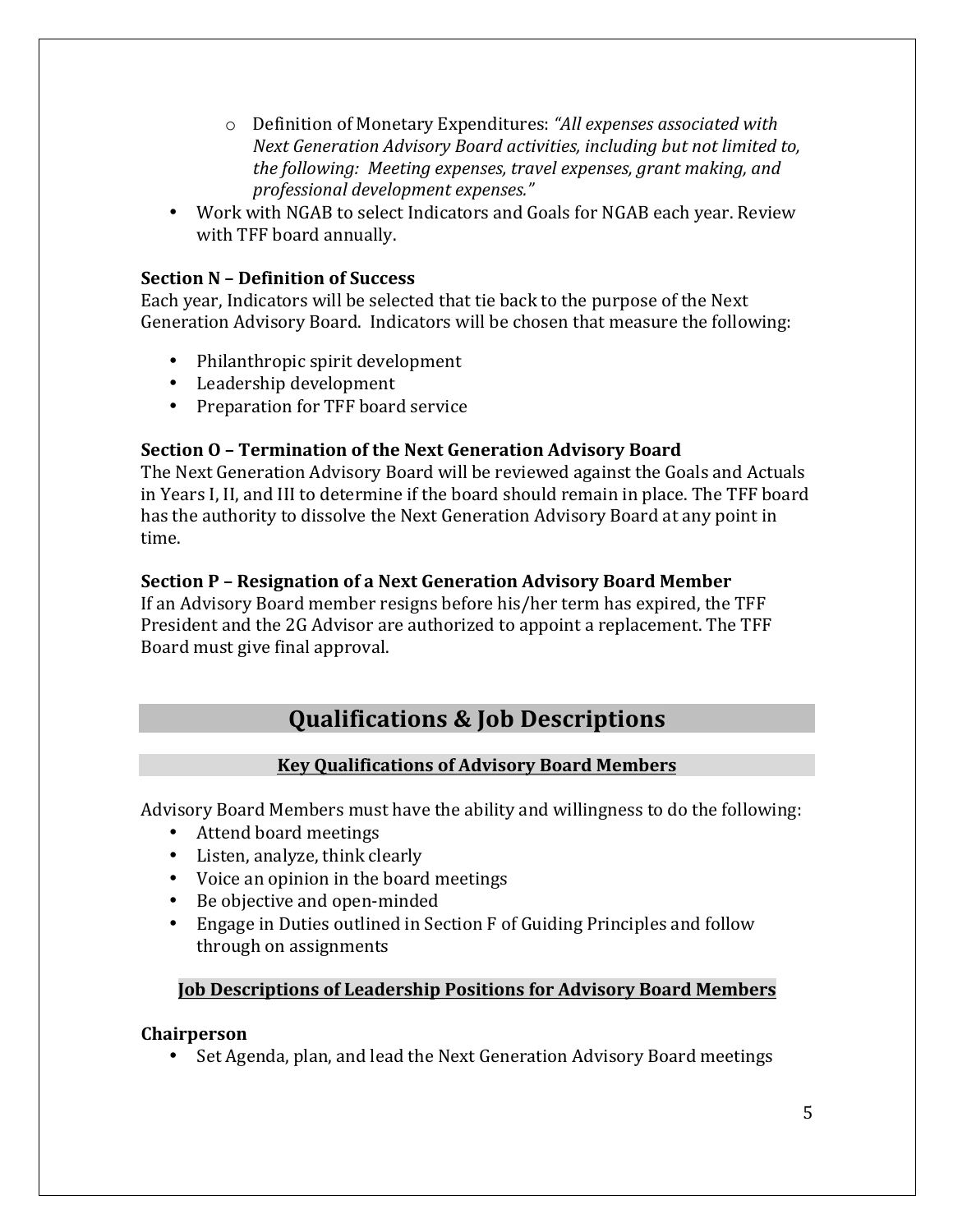- Work with 2G Advisor and Next Gen Advisory Board to establish measurable goals in the area of Philanthropic Spirit Development
- Send Agenda to Advisory Board Members and TFF President
- $\triangleq$  Develop Action Plan for Duties outlined in Section F
- Provide a report for each TFF board meeting
- Attend 1 TFF board meeting per year
- Submit a Year End Report to the TFF President noting the Indicators of Success and Goals as well as the Actuals achieved for the year. This report is due at the first TFF board meeting (January or February) and will be a report on the prior year actual.
- Reach out to 3Gs who wish to be Committee Members and notify Secretary

## **Vice-Chair**

- Serve as Chair in the absence of the Chairperson and perform all duties of the Chairperson
- Serve as the Nominating Chair.
	- $\circ$  Identify the Advisory Board Seats available for new members or renewal.
	- $\circ$  Reach out to eligible family members and inquire about their interest in serving.
	- $\circ$  Establish a sub-committee to develop a slate of nominees. Subcommittee will be comprised of Next Generation Advisory Board Vice-Chair, one 2G who is currently serving on the TFF board, and one 3G not interested in serving on the Next Gen Advisory Board at this time.
	- o Present slate to TFF board for approval.
	- $\circ$  Notify the approved person(s)
- Lead Grant Review process and discussion at board meetings
- Review & update Guiding Principles, Job Descriptions, & Timeline on a scheduled basis

## **Secretary**

- Take minutes at Next Generation Advisory Board meetings
- Submit minutes to Next Generation Advisory Board members and TFF Board President within 2 weeks of meeting
- Collect Conflict of Interest Disclosures annually from Advisory Board Members
- Annually record those serving on Next Generation Advisory Board and their professional development hours earned and list anyone serving on a committee.

## **TFF staff**

• Administer all aspects of the grant review, communication, processing, & other tasks as needed